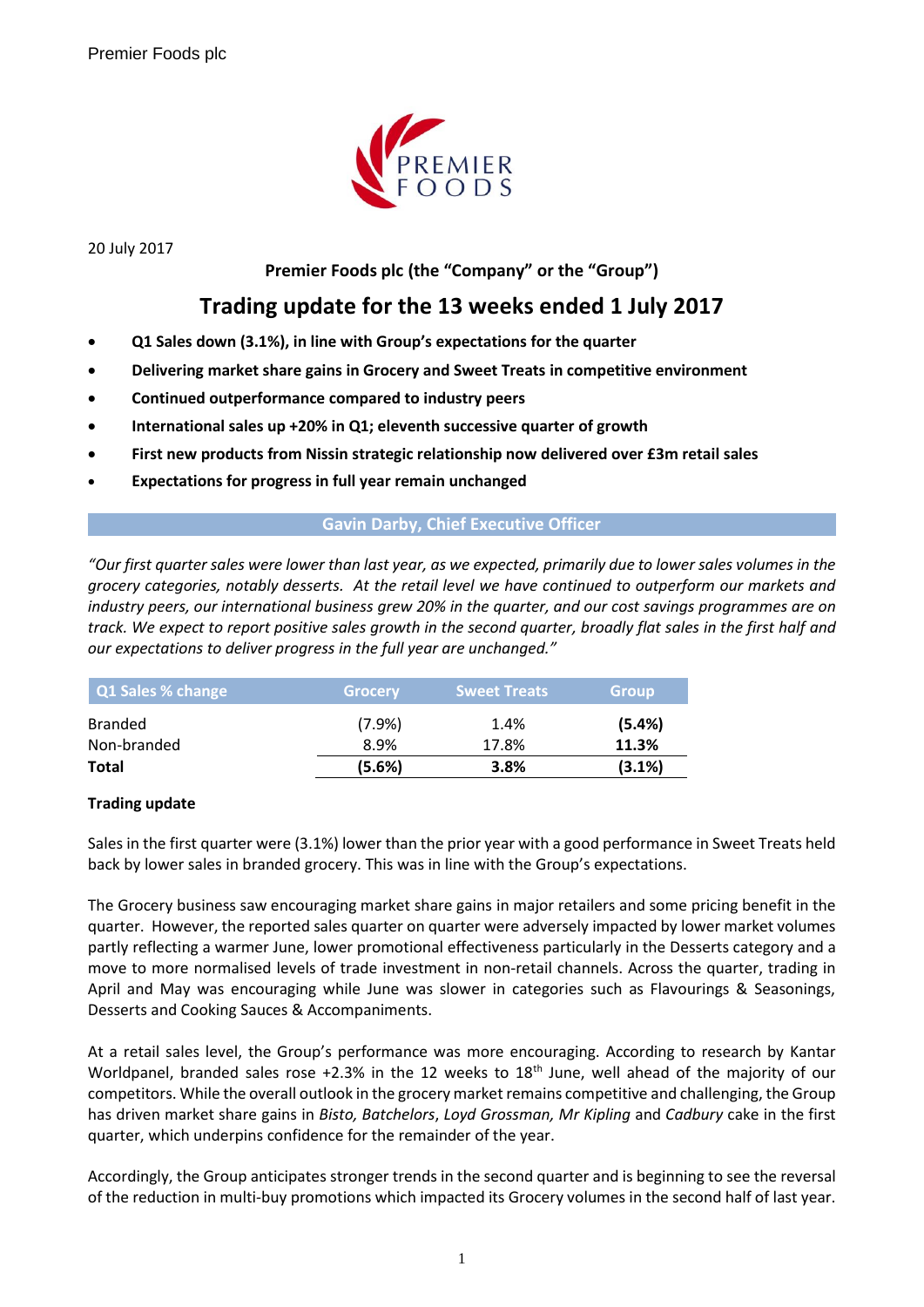## Premier Foods plc

The Group remains confident of delivering positive sales growth in quarter two and broadly flat sales for the first half, assuming normal UK temperature trends.

*Batchelors* delivered good progress in the quarter; after declining for three years at an average of 6%, *Batchelors* grew sales for the second consecutive quarter and regained its position as market leader in its category. This growth was due to the launch of the new convenient Super Noodles pot product in partnership with Nissin and new flavours of its Pasta n Sauce range such as Smokey Cheese and Pancetta. Additionally, and building on the early success of the Super Noodles pot, the Group has just launched a new range of *Batchelors* Pasta n Sauce in a convenient pot format encompassing four flavour variants.

In Desserts, *Angel Delight,* one of the Group's smaller and historically less invested in brands, recorded sales growth in the first quarter of the year as a result of the launch of new ready to eat *Angel Delight* pots. *Ambrosia* sales were noticeably lower as changing promotional mechanics resulted in lower than expected volumes in the quarter.

Sweet Treats continued to benefit from strong *Cadbury* cake performances, as the core range increased volumes, sales and market share. *Mr Kipling* returned to volume growth in the quarter, in part due to the introduction of a new Gluten free range and *Mr Kipling* indulgent tarts. The Group is expanding the reach of its Cake on the go range through additional outlets and the introduction of *Mr Kipling* Flapjacks.

The International business continued to make excellent progress with sales up +20% in the quarter. The business unit has now delivered growth for eleven successive quarters. *Cadbury* cake in Australia continues to grow sales, volumes and market share and was a major contributor to the International performance in the period.

Non-branded sales in the Grocery business increased 8.9% benefitting in particular from increased sales at Knighton Foods. Sweet Treats Non-branded sales grew by 17.8% reflecting new contract wins across both multiple and discount retail customers.

## **Nissin partnership**

In addition to the initial benefits from the launch of the *Batchelors* Super Noodles pot outlined above, the Group also significantly expanded the distribution of Nissin's Soba Noodles in the quarter. This authentic noodle pot range is now listed in three major retailers and its distribution has increased exponentially following the support of the Group's commercial and category management teams.

#### **Cost reduction & efficiency programmes**

The Group's cost reduction and efficiency programmes are progressing well, and as planned. The SG&A resizing programme is now complete and cost reductions, which are expected to deliver savings of £10million this financial year, are flowing through. The consolidation of the Group's warehousing and distribution operations into one central location in Tamworth, Warwickshire, is progressing in line with expectations. The Tamworth site is now operational and on track to manage one third of the Group's volumes by the end of July 2017. The transition from legacy facilities to Tamworth is expected to complete by the middle of 2018.

## **Financial position**

As previously announced, the Group concluded the issuance of £210m senior secured floating rate notes on 5 June 2017. Financing fees associated with the issuance of the floating rate notes and the extension of the Group's revolving credit facility with its bank syndicate are expected to be approximately £7m in the current financial year.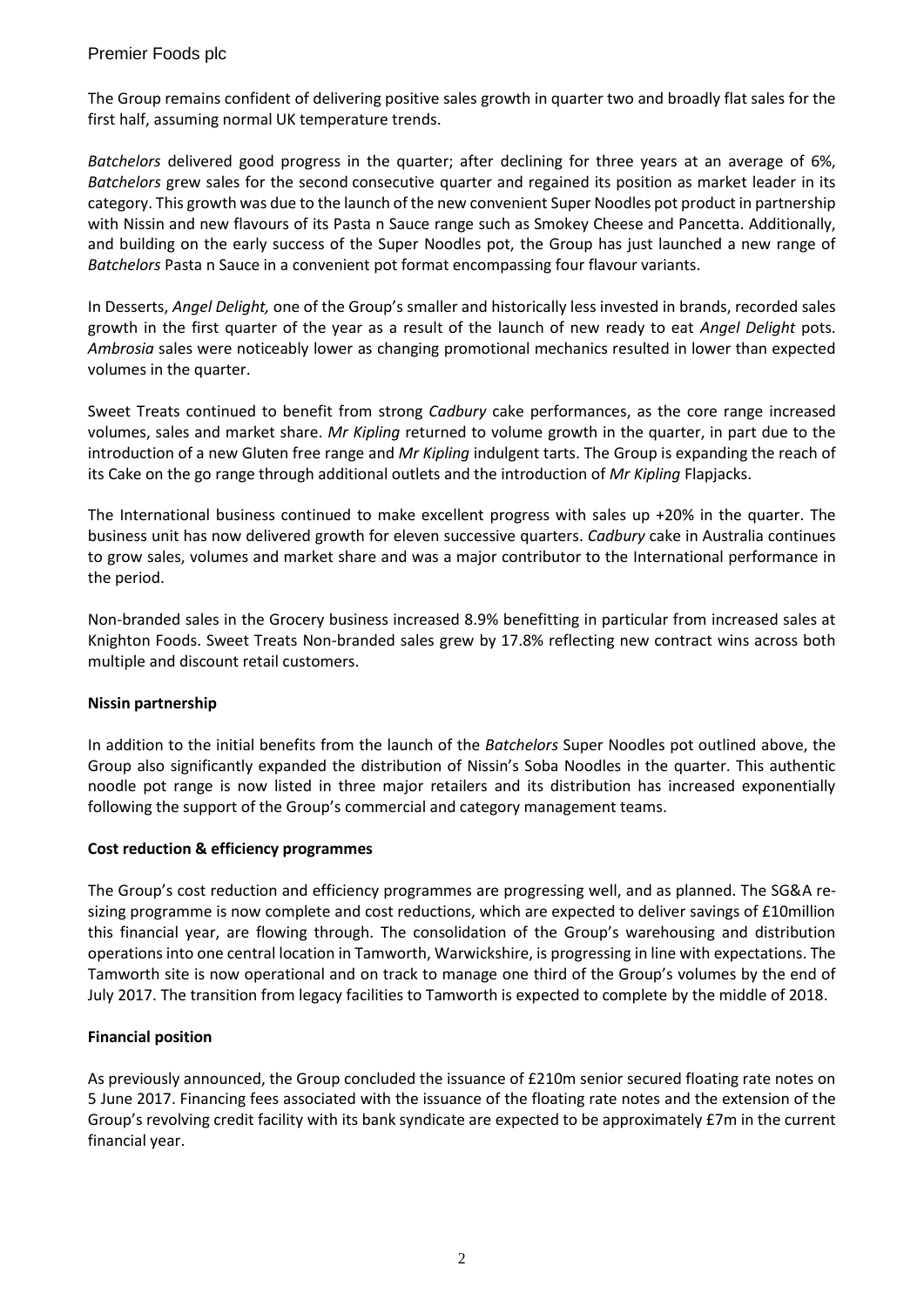## Premier Foods plc

#### **Outlook**

This financial year has started in line with the Board's expectations. The Group remains confident of delivering growth in quarter two, through continued market share gains and pricing benefits and therefore expects sales to be broadly flat in the first half of the year, assuming normal UK temperature trends. The Group continues to work towards its strategic objectives and expectations for FY17/18 sales and Net debt remain unchanged with progress weighted to the second half of the year.

 $\sim$  Ends  $\sim$ 

| For further information, please contact:       |                      |  |
|------------------------------------------------|----------------------|--|
| Institutional investors and analysts:          |                      |  |
| Alastair Murray, Chief Financial Officer       | +44 (0) 1727 815 850 |  |
| Richard Godden, Director of Investor Relations | +44 (0) 1727 815 850 |  |
| <b>Media enquiries:</b>                        |                      |  |
| Marisa Fitch, Head of Corporate Affairs        | +44 (0) 1727 815 850 |  |
| Maitland                                       | +44 (0) 20 7379 5151 |  |
| Neil Bennett                                   |                      |  |
| Tom Eckersley                                  |                      |  |

#### **Conference Call**

A conference call for investors and analysts will take place on 20 July 2017 at 9.15am, details of which are outlined below. A replay of the conference call will be available on the Company's website later in the day.

<http://www.premierfoods.co.uk/investors/results-centre>

| Telephone number:               | +44 20 7192 8000 |
|---------------------------------|------------------|
| Telephone number (UK Toll free) | 0800 376 7922    |
| Conference ID:                  | 48550710         |

#### *Notes to editors:*

- 1. An analysis of the Group's performance in the UK ambient grocery market over the last 12 weeks can be found at<http://www.premierfoods.co.uk/investors/results-centre>
- 2. Sales data is for the thirteen weeks to 1 July 2017 or 2 July 2016 as appropriate.

| Q1 Sales (£m)       | FY17/18 Q1 | FY16/17 Q1 | % Change |
|---------------------|------------|------------|----------|
| Grocery             |            |            |          |
| <b>Branded</b>      | 102.3      | 111.1      | (7.9%)   |
| Non-branded         | 19.1       | 17.5       | 8.9%     |
| <b>Total</b>        | 121.4      | 128.6      | (5.6%)   |
| <b>Sweet Treats</b> |            |            |          |
| <b>Branded</b>      | 40.8       | 40.2       | 1.4%     |
| Non-branded         | 7.9        | 6.7        | 17.8%    |
| <b>Total</b>        | 48.7       | 46.9       | 3.8%     |
| Group               |            |            |          |
| <b>Branded</b>      | 143.1      | 151.2      | (5.4%)   |
| Non-branded         | 27.0       | 24.3       | 11.3%    |
| <b>Total</b>        | 170.1      | 175.5      | (3.1%)   |